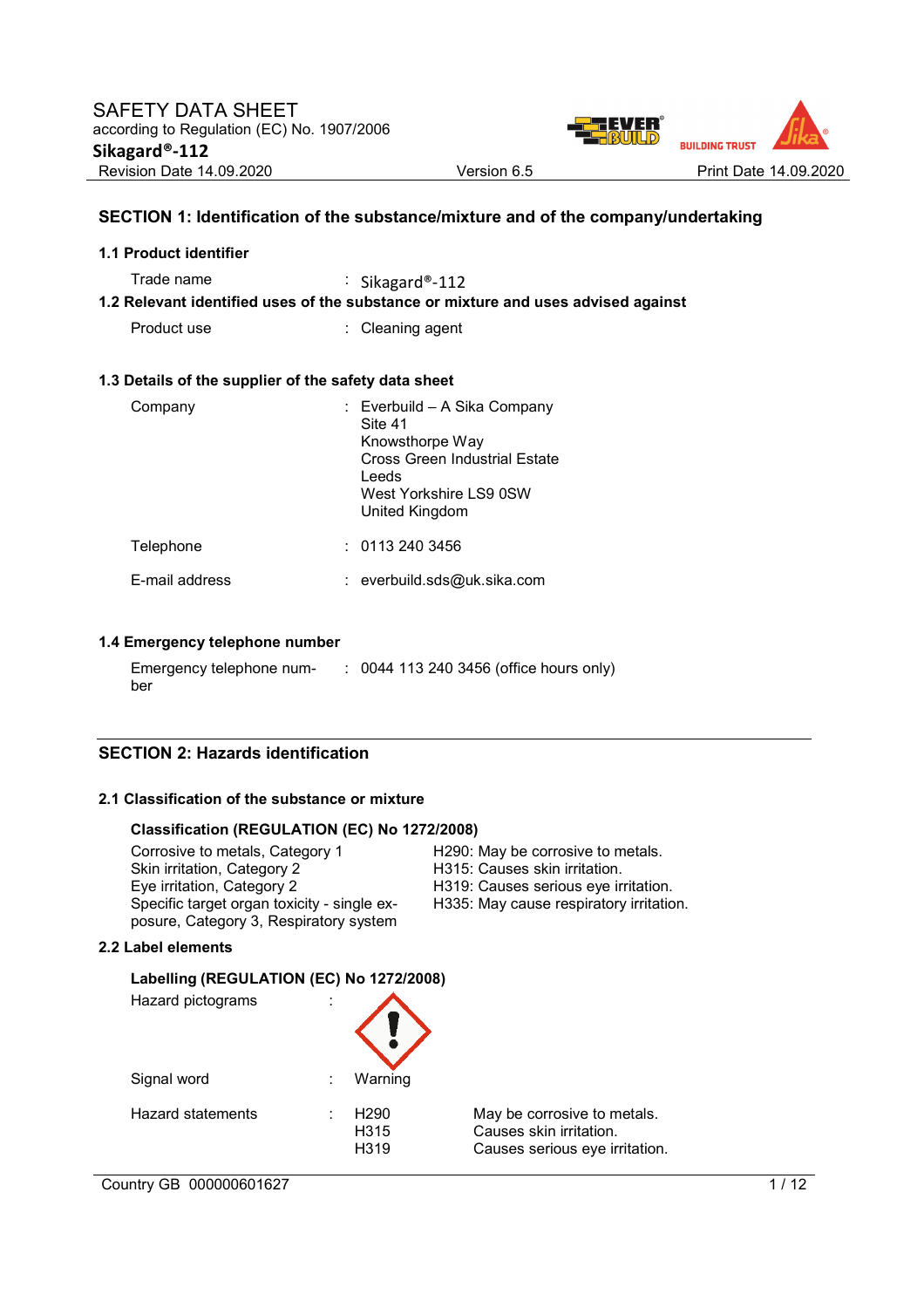### SAFETY DATA SHEFT according to Regulation (EC) No. 1907/2006

**Sikagard®-112** 

| <b>BUILDING TRUST</b> |                       |
|-----------------------|-----------------------|
|                       | Print Date 14,09,2020 |
|                       |                       |

| Revision Date 14.09.2020 |                                       | Version 6.5                                                                                     | Print Date 14,09,2020 |
|--------------------------|---------------------------------------|-------------------------------------------------------------------------------------------------|-----------------------|
|                          | H <sub>335</sub>                      | May cause respiratory irritation.                                                               |                       |
| Precautionary statements | P <sub>101</sub>                      | If medical advice is needed, have product<br>container or label at hand.                        |                       |
|                          | P <sub>102</sub>                      | Keep out of reach of children.                                                                  |                       |
|                          | <b>Prevention:</b>                    |                                                                                                 |                       |
|                          | P <sub>2</sub> 34<br>P <sub>261</sub> | Keep only in original packaging.<br>Avoid breathing dust/ fume/ gas/ mist/ va-<br>pours/ spray. |                       |
|                          | P <sub>271</sub>                      | Use only outdoors or in a well-ventilated ar-<br>ea.                                            |                       |
|                          | Disposal:                             |                                                                                                 |                       |
|                          | P <sub>501</sub>                      | Dispose of contents/container in accordance<br>with local regulation.                           |                       |

Hazardous components which must be listed on the label:

hydrochloric acid (solution)

#### **2.3 Other hazards**

This substance/mixture contains no components considered to be either persistent, bioaccumulative and toxic (PBT), or very persistent and very bioaccumulative (vPvB) at levels of 0.1% or higher.

### **SECTION 3: Composition/information on ingredients**

#### **3.2 Mixtures**

### **Components**

| Chemical name                | CAS-No.                    | <b>Classification</b>  | Concentration |
|------------------------------|----------------------------|------------------------|---------------|
|                              | EC-No.                     |                        | (% w/w)       |
|                              | <b>Registration number</b> |                        |               |
| hydrochloric acid (solution) | 7647-01-0                  | Skin Corr. 1B; H314    | $>= 10 - 520$ |
|                              | 231-595-7                  | <b>STOT SE 3; H335</b> |               |
|                              | 01-2119484862-27-          | Met. Corr. 1; H290     |               |
|                              | <b>XXXX</b>                |                        |               |

### **SECTION 4: First aid measures**

# Country GB 000000601627 2/12 **4.1 Description of first aid measures**  General advice : Move out of dangerous area. Consult a physician. Show this safety data sheet to the doctor in attendance. If inhaled : Move to fresh air. Consult a physician after significant exposure. In case of skin contact : Take off contaminated clothing and shoes immediately. Wash off with soap and plenty of water.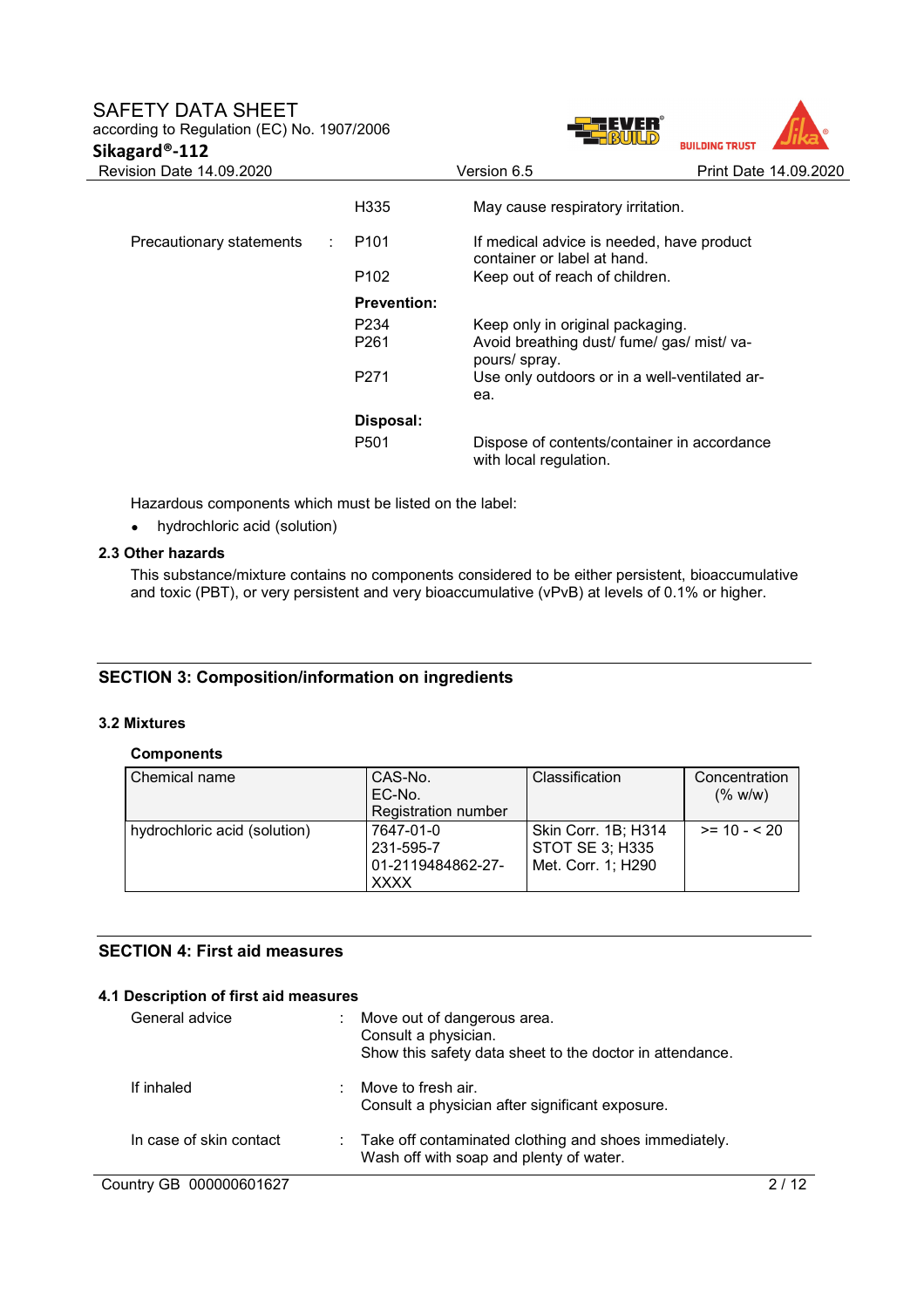# SAFETY DATA SHEET

according to Regulation (EC) No. 1907/2006 **Sikagard®-112** 



| Revision Date 14.09.2020                                        | Version 6.5                                                                                                                                                                     | Print Date 14.09.2020 |
|-----------------------------------------------------------------|---------------------------------------------------------------------------------------------------------------------------------------------------------------------------------|-----------------------|
|                                                                 | If symptoms persist, call a physician.                                                                                                                                          |                       |
| In case of eye contact                                          | Immediately flush eye(s) with plenty of water.<br>Remove contact lenses.<br>Keep eye wide open while rinsing.                                                                   |                       |
|                                                                 | If eye irritation persists, consult a specialist.                                                                                                                               |                       |
| If swallowed                                                    | Do not induce vomiting without medical advice.<br>Rinse mouth with water.<br>Do not give milk or alcoholic beverages.<br>Never give anything by mouth to an unconscious person. |                       |
| 4.2 Most important symptoms and effects, both acute and delayed |                                                                                                                                                                                 |                       |
| Symptoms                                                        | Cough<br>Respiratory disorder<br>Excessive lachrymation<br>Erythema<br><b>Dermatitis</b><br>See Section 11 for more detailed information on health effects<br>and symptoms.     |                       |
| <b>Risks</b>                                                    | irritant effects                                                                                                                                                                |                       |
|                                                                 | Causes skin irritation.<br>Causes serious eye irritation.<br>May cause respiratory irritation.                                                                                  |                       |
|                                                                 | 4.3 Indication of any immediate medical attention and special treatment needed                                                                                                  |                       |
| Treatment                                                       | Treat symptomatically.                                                                                                                                                          |                       |
| <b>SECTION 5: Firefighting measures</b>                         |                                                                                                                                                                                 |                       |
| 5.1 Extinguishing media                                         |                                                                                                                                                                                 |                       |
| Suitable extinguishing media :                                  | In case of fire, use water/water spray/water jet/carbon diox-<br>ide/sand/foam/alcohol resistant foam/chemical powder for<br>extinction.                                        |                       |
| 5.2 Special hazards arising from the substance or mixture       |                                                                                                                                                                                 |                       |
| ucts                                                            | Hazardous combustion prod- : No hazardous combustion products are known                                                                                                         |                       |
| 5.3 Advice for firefighters                                     |                                                                                                                                                                                 |                       |
| Special protective equipment :<br>for firefighters              | In the event of fire, wear self-contained breathing apparatus.                                                                                                                  |                       |

Further information : Standard procedure for chemical fires.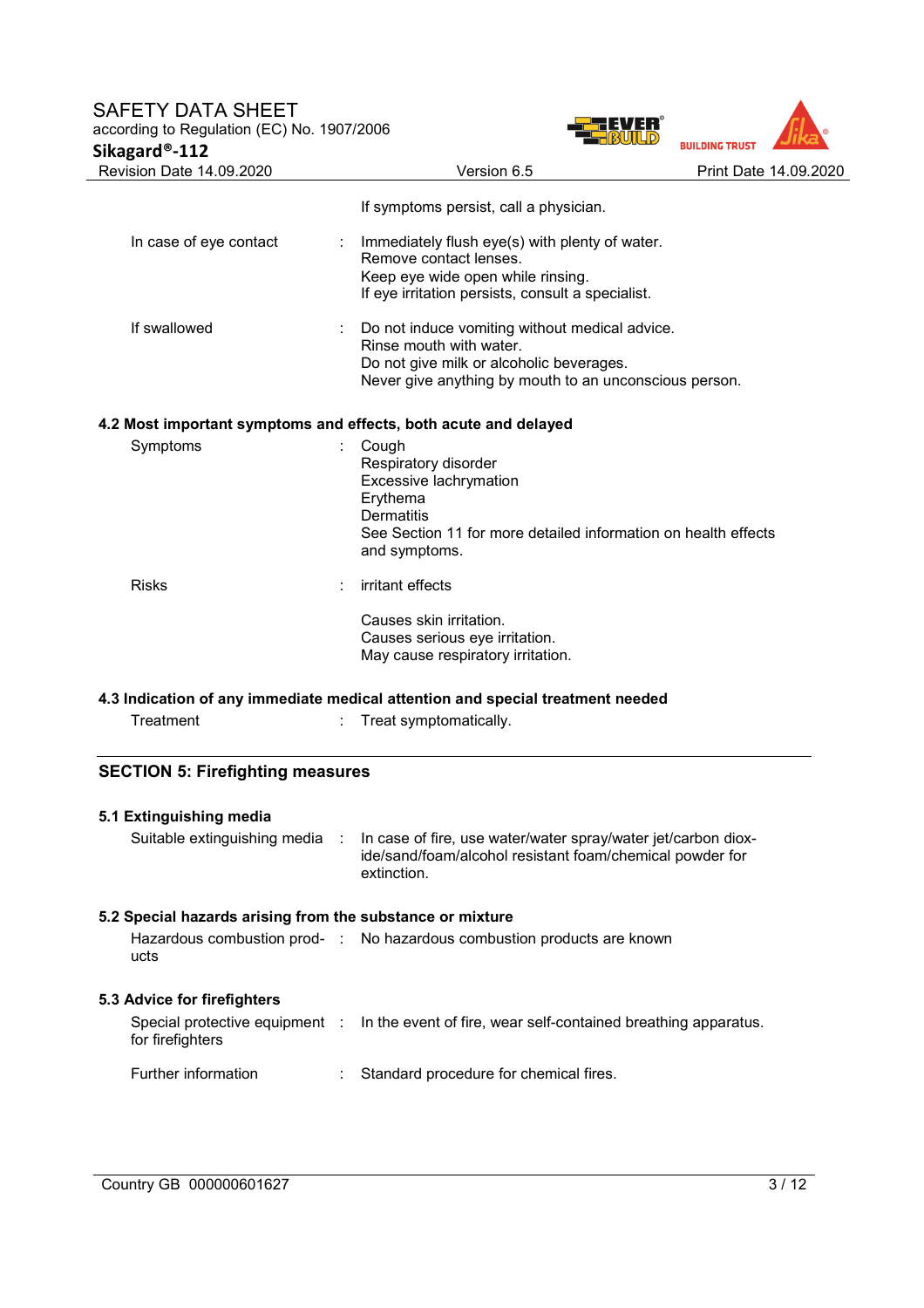

### **SECTION 6: Accidental release measures**

| 6.1 Personal precautions, protective equipment and emergency procedures<br>Personal precautions<br>: Use personal protective equipment. |                                                                                                                                                                |  |  |  |
|-----------------------------------------------------------------------------------------------------------------------------------------|----------------------------------------------------------------------------------------------------------------------------------------------------------------|--|--|--|
|                                                                                                                                         | Deny access to unprotected persons.                                                                                                                            |  |  |  |
| 6.2 Environmental precautions                                                                                                           |                                                                                                                                                                |  |  |  |
| Environmental precautions                                                                                                               | If the product contaminates rivers and lakes or drains inform<br>respective authorities.                                                                       |  |  |  |
| 6.3 Methods and material for containment and cleaning up                                                                                |                                                                                                                                                                |  |  |  |
| Methods for cleaning up                                                                                                                 | Soak up with inert absorbent material (e.g. sand, silica gel,<br>acid binder, universal binder, sawdust).<br>Keep in suitable, closed containers for disposal. |  |  |  |

### **6.4 Reference to other sections**

For personal protection see section 8.

# **SECTION 7: Handling and storage**

### **7.1 Precautions for safe handling**

| Advice on safe handling                                          | Do not breathe vapours or spray mist.<br>Avoid exceeding the given occupational exposure limits (see<br>section 8).<br>Do not get in eyes, on skin, or on clothing.<br>For personal protection see section 8.<br>Smoking, eating and drinking should be prohibited in the ap-<br>plication area.<br>Follow standard hygiene measures when handling chemical<br>products |
|------------------------------------------------------------------|-------------------------------------------------------------------------------------------------------------------------------------------------------------------------------------------------------------------------------------------------------------------------------------------------------------------------------------------------------------------------|
| Advice on protection against<br>÷.<br>fire and explosion         | Normal measures for preventive fire protection.                                                                                                                                                                                                                                                                                                                         |
| Hygiene measures<br>÷                                            | Handle in accordance with good industrial hygiene and safety<br>practice. When using do not eat or drink. When using do not<br>smoke. Wash hands before breaks and at the end of workday.                                                                                                                                                                               |
| 7.2 Conditions for safe storage, including any incompatibilities |                                                                                                                                                                                                                                                                                                                                                                         |
| Requirements for storage<br>t.<br>areas and containers           | Keep container tightly closed in a dry and well-ventilated<br>place. Containers which are opened must be carefully re-<br>sealed and kept upright to prevent leakage. Store in accord-<br>ance with local regulations.                                                                                                                                                  |
| Further information on stor-<br>age stability                    | No decomposition if stored and applied as directed.                                                                                                                                                                                                                                                                                                                     |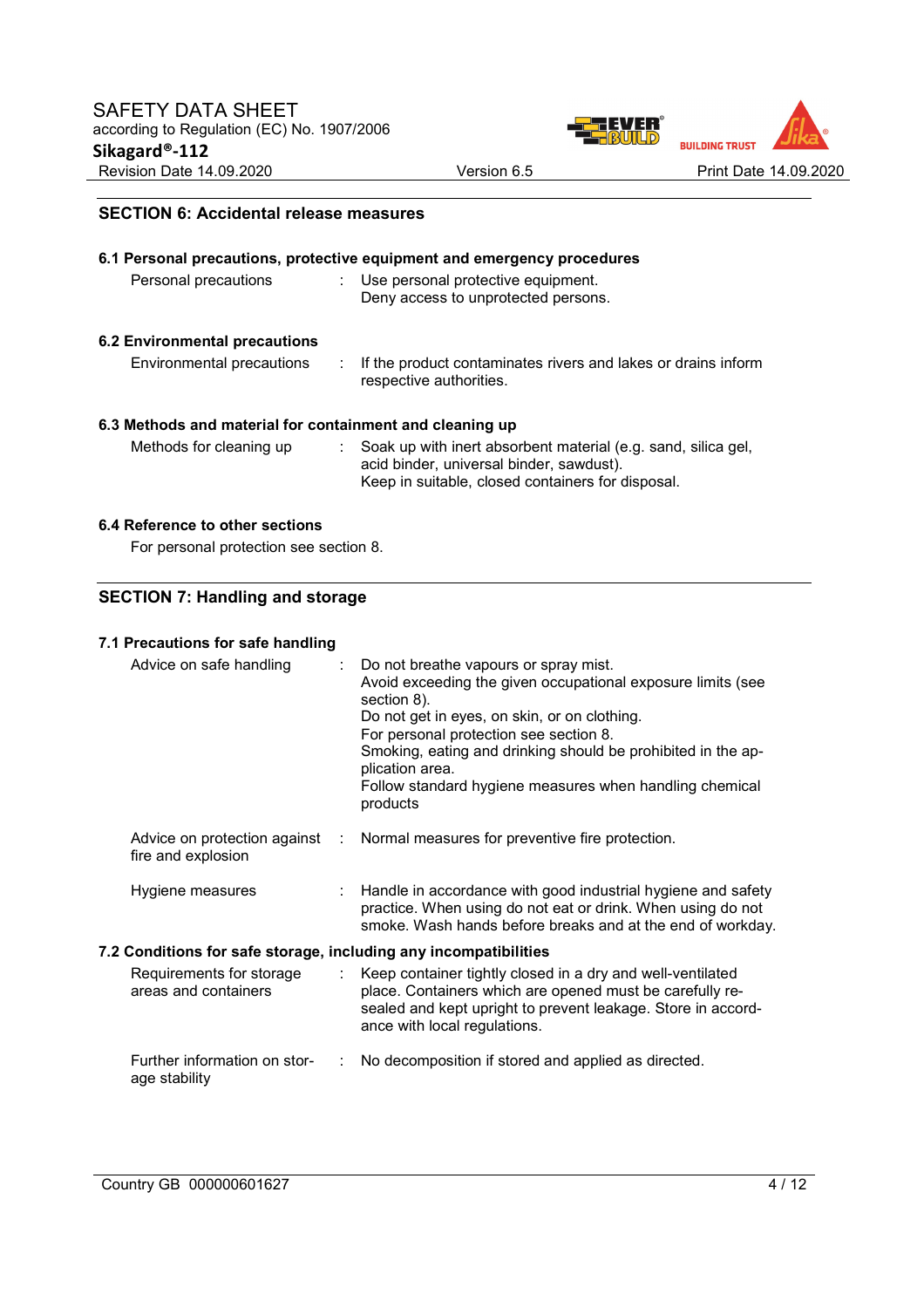

### **7.3 Specific end use(s)**

### **SECTION 8: Exposure controls/personal protection**

#### **8.1 Control parameters**

### **Occupational Exposure Limits**

| Components                   | CAS-No.   | Value type (Form<br>of exposure) | Control parame-<br>ters *   | Basis *    |
|------------------------------|-----------|----------------------------------|-----------------------------|------------|
| hydrochloric acid (solution) | 7647-01-0 | <b>TWA</b>                       | 5 ppm<br>$8 \text{ mg/m}$   | 2000/39/EC |
|                              |           | Further information: Indicative  |                             |            |
|                              |           | <b>STEL</b>                      | 10 ppm<br>$15 \text{ mg/m}$ | 2000/39/EC |
|                              |           | TWA (Gas and<br>aerosol mists)   | 1 ppm<br>$2 \text{ mg/m}$   | GB EH40    |
|                              |           | STEL (Gas and<br>aerosol mists)  | 5 ppm<br>$8 \text{ mg/m}$   | GB EH40    |

\*The above mentioned values are in accordance with the legislation in effect at the date of the release of this safety data sheet.

#### **8.2 Exposure controls**

### **Personal protective equipment**

| Eye protection<br>Hand protection      | Safety glasses with side-shields conforming to EN166<br>Eye wash bottle with pure water<br>: Chemical-resistant, impervious gloves complying with an ap-<br>proved standard must be worn at all times when handling<br>chemical products. Reference number EN 374. Follow manu-<br>facturer specifications.<br>Suitable for short time use or protection against splashes:<br>Butyl rubber/nitrile rubber gloves (> 0,1 mm)<br>Contaminated gloves should be removed.<br>Suitable for permanent exposure:<br>Viton gloves (0.4 mm),<br>breakthrough time > 30 min.                                                                                             |
|----------------------------------------|----------------------------------------------------------------------------------------------------------------------------------------------------------------------------------------------------------------------------------------------------------------------------------------------------------------------------------------------------------------------------------------------------------------------------------------------------------------------------------------------------------------------------------------------------------------------------------------------------------------------------------------------------------------|
| Skin and body protection               | Protective clothing (e.g. Safety shoes acc. to EN ISO 20345,<br>long-sleeved working clothing, long trousers). Rubber aprons<br>and protective boots are additionaly recommended for mixing<br>and stirring work.                                                                                                                                                                                                                                                                                                                                                                                                                                              |
| Respiratory protection                 | Respirator selection must be based on known or anticipated<br>exposure levels, the hazards of the product and the safe work-<br>ing limits of the selected respirator.<br>organic vapor filter (Type A)<br>A1: < 1000 ppm; A2: < 5000 ppm; A3: < 10000 ppm<br>Ensure adequate ventilation. This can be achieved by local<br>exhaust extraction or by general ventilation. (EN 689 - Meth-<br>ods for determining inhalation exposure). This applies in par-<br>ticular to the mixing / stirring area. In case this is not sufficent<br>to keep the concentrations under the occupational exposure<br>limits then respiration protection measures must be used. |
| <b>Environmental exposure controls</b> |                                                                                                                                                                                                                                                                                                                                                                                                                                                                                                                                                                                                                                                                |
| General advice                         | If the product contaminates rivers and lakes or drains inform                                                                                                                                                                                                                                                                                                                                                                                                                                                                                                                                                                                                  |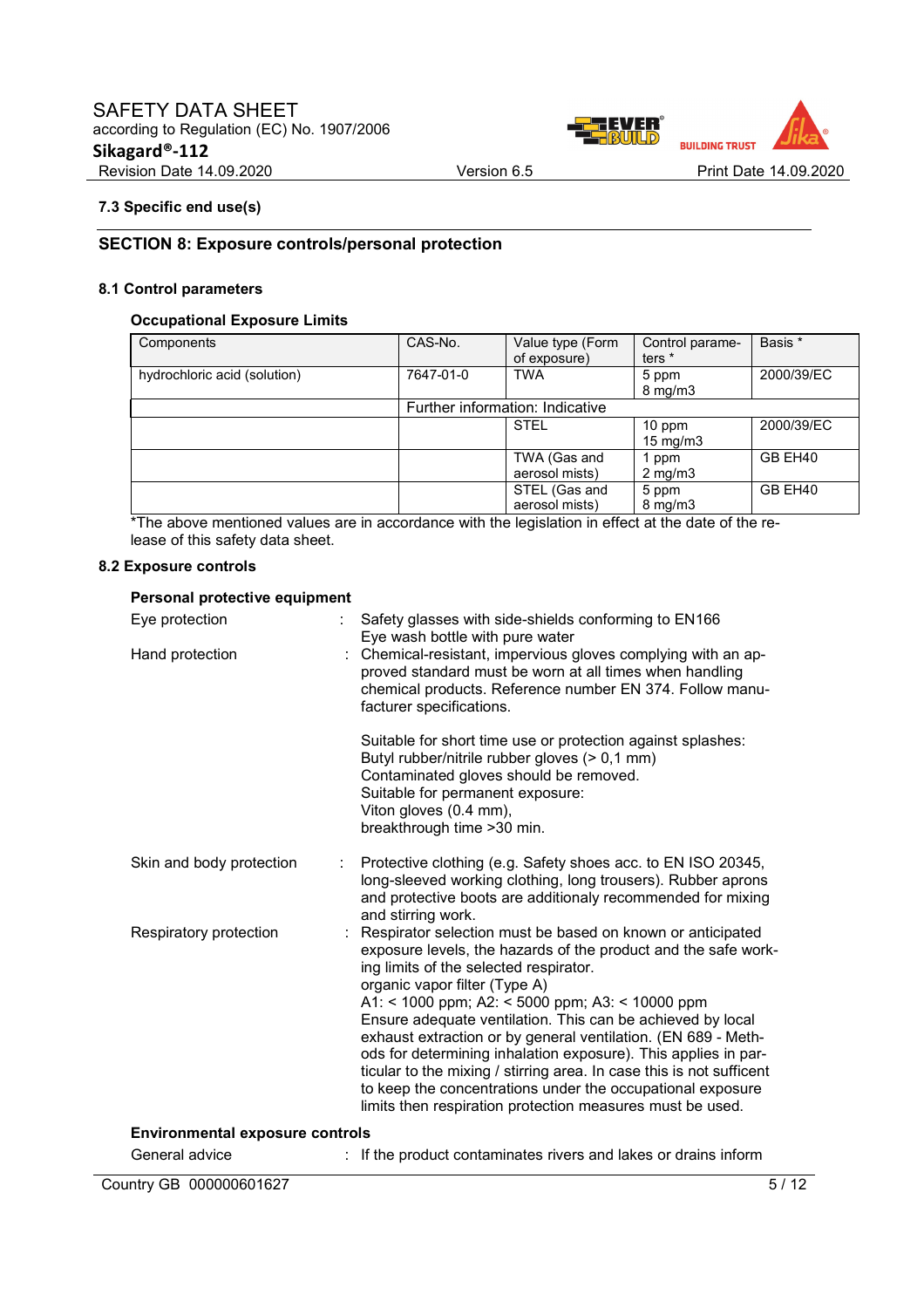

respective authorities.

# **SECTION 9: Physical and chemical properties**

### **9.1 Information on basic physical and chemical properties**

| Appearance<br>Colour<br>Odour<br><b>Odour Threshold</b>             |                | liquid<br>colourless<br>pungent<br>No data available |
|---------------------------------------------------------------------|----------------|------------------------------------------------------|
| рH                                                                  | $\ddot{\cdot}$ | < 1                                                  |
| Melting point/range / Freezing<br>point                             | ÷.             | No data available                                    |
| Boiling point/boiling range                                         |                | No data available                                    |
| Flash point                                                         |                | Not applicable                                       |
| Evaporation rate                                                    | $\ddot{\cdot}$ | No data available                                    |
| Flammability (solid, gas)                                           | ÷              | No data available                                    |
| Upper explosion limit / Upper<br>flammability limit                 | t.             | No data available                                    |
| Lower explosion limit / Lower<br>flammability limit                 | ÷.             | No data available                                    |
| Vapour pressure                                                     | ÷              | 23 hPa                                               |
| Relative vapour density                                             |                | No data available                                    |
| Density                                                             | Î.             | 1,07 g/cm3 (20 °C)                                   |
| Solubility(ies)<br>Water solubility<br>Solubility in other solvents |                | soluble<br>No data available                         |
| Partition coefficient: n-<br>octanol/water                          | ÷              | No data available                                    |
| Auto-ignition temperature                                           | ÷              | No data available                                    |
| Decomposition temperature                                           | t.             | No data available                                    |
| Viscositv<br>Viscosity, dynamic                                     |                | No data available                                    |
| Viscosity, kinematic                                                |                | > 7 mm2/s (40 °C)                                    |
| <b>Explosive properties</b>                                         |                | No data available                                    |
| Oxidizing properties                                                |                | No data available                                    |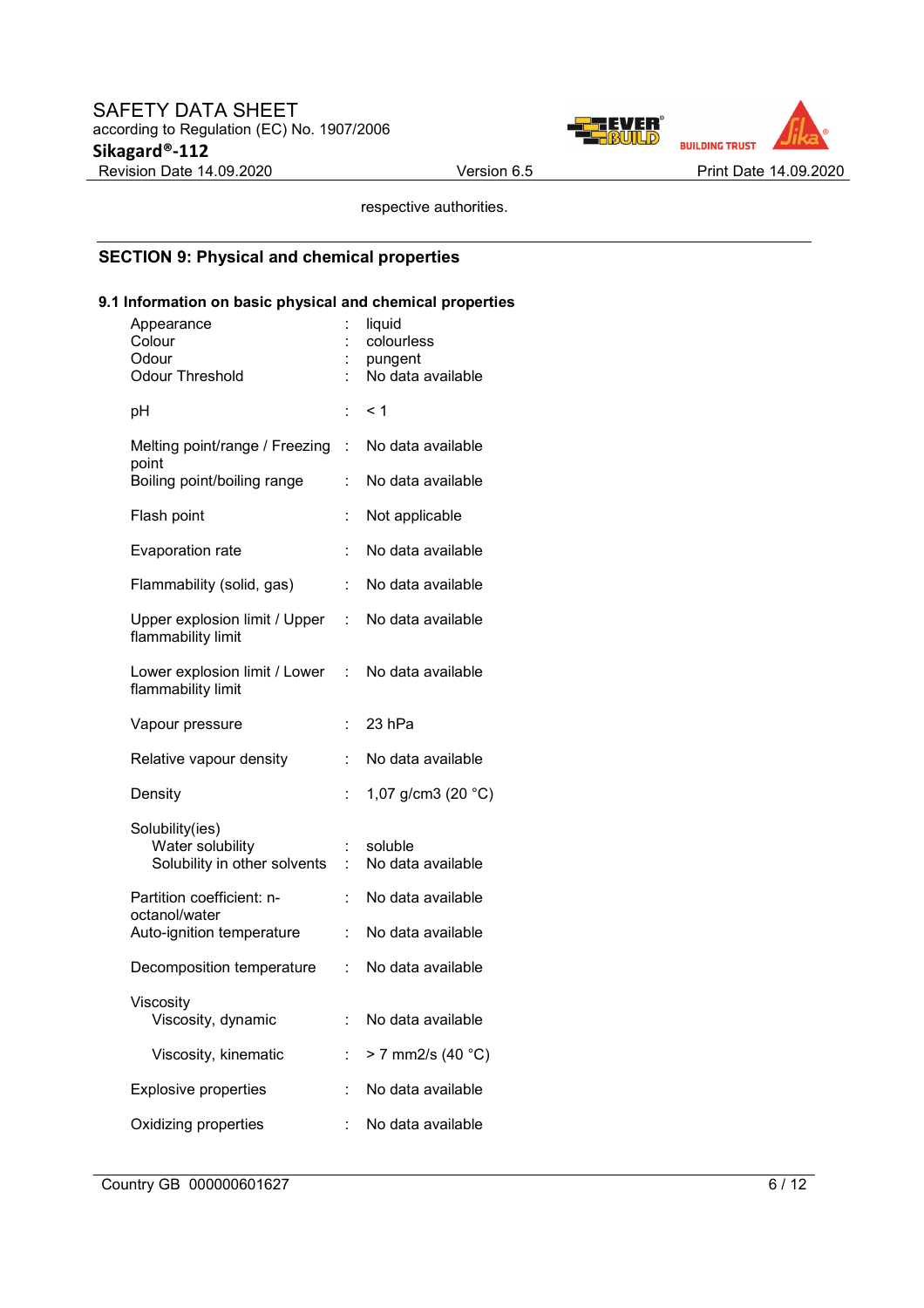

#### **9.2 Other information**

No data available

### **SECTION 10: Stability and reactivity**

#### **10.1 Reactivity**

No dangerous reaction known under conditions of normal use.

#### **10.2 Chemical stability**

The product is chemically stable.

### **10.3 Possibility of hazardous reactions**

Hazardous reactions : Stable under recommended storage conditions.

### **10.4 Conditions to avoid**

| No data available |
|-------------------|
|                   |

#### **10.5 Incompatible materials**

Materials to avoid : No data available

#### **10.6 Hazardous decomposition products**

No decomposition if stored and applied as directed.

### **SECTION 11: Toxicological information**

#### **11.1 Information on toxicological effects**

#### **Acute toxicity**

Not classified based on available information.

**Skin corrosion/irritation** 

Causes skin irritation.

#### **Serious eye damage/eye irritation**

Causes serious eye irritation.

#### **Respiratory or skin sensitisation**

### **Skin sensitisation**

Not classified based on available information.

#### **Respiratory sensitisation**

Not classified based on available information.

### **Germ cell mutagenicity**

Not classified based on available information.

#### **Carcinogenicity**

Not classified based on available information.

#### **Reproductive toxicity**

Not classified based on available information.

Country GB 000000601627 7/12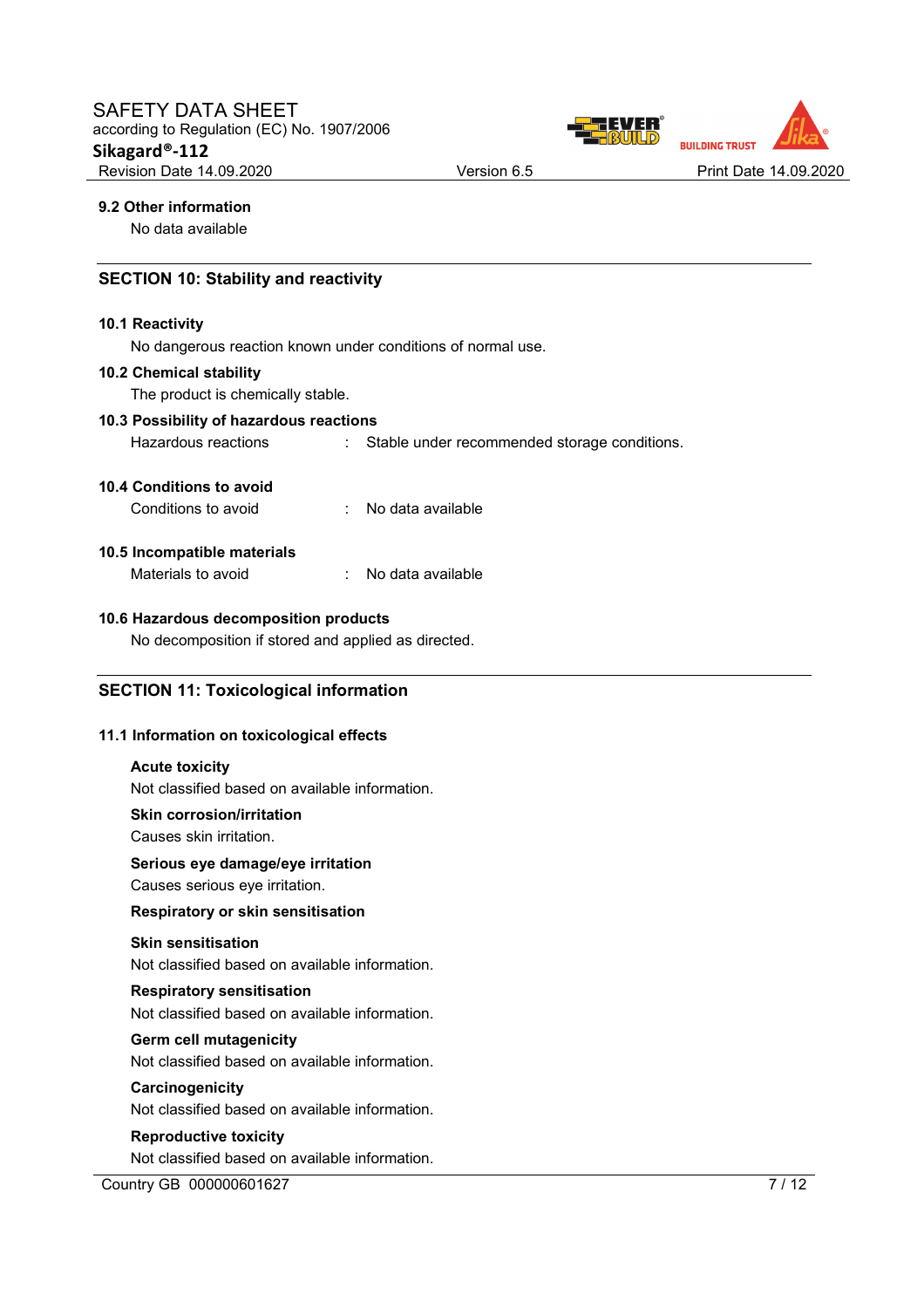

#### **STOT - single exposure**

May cause respiratory irritation.

#### **STOT - repeated exposure**

Not classified based on available information.

#### **Aspiration toxicity**

Not classified based on available information.

### **SECTION 12: Ecological information**

#### **12.1 Toxicity**

No data available

#### **12.2 Persistence and degradability**

No data available

#### **12.3 Bioaccumulative potential**  No data available

**12.4 Mobility in soil** 

No data available

### **12.5 Results of PBT and vPvB assessment**

#### **Product:**

Assessment : This substance/mixture contains no components considered to be either persistent, bioaccumulative and toxic (PBT), or very persistent and very bioaccumulative (vPvB) at levels of 0.1% or higher..

#### **12.6 Other adverse effects**

### **Product:**

Additional ecological infor-: There is no data available for this product. mation

### **SECTION 13: Disposal considerations**

#### **13.1 Waste treatment methods**

| Product | The generation of waste should be avoided or minimized<br>wherever possible.                                                                                                                                                |
|---------|-----------------------------------------------------------------------------------------------------------------------------------------------------------------------------------------------------------------------------|
|         | Empty containers or liners may retain some product residues.                                                                                                                                                                |
|         | This material and its container must be disposed of in a safe<br>way.                                                                                                                                                       |
|         | Dispose of surplus and non-recyclable products via a licensed<br>waste disposal contractor.                                                                                                                                 |
|         | Disposal of this product, solutions and any by-products should<br>at all times comply with the requirements of environmental<br>protection and waste disposal legislation and any regional<br>local authority requirements. |
|         | Avoid dispersal of spilled material and runoff and contact with<br>soil, waterways, drains and sewers.                                                                                                                      |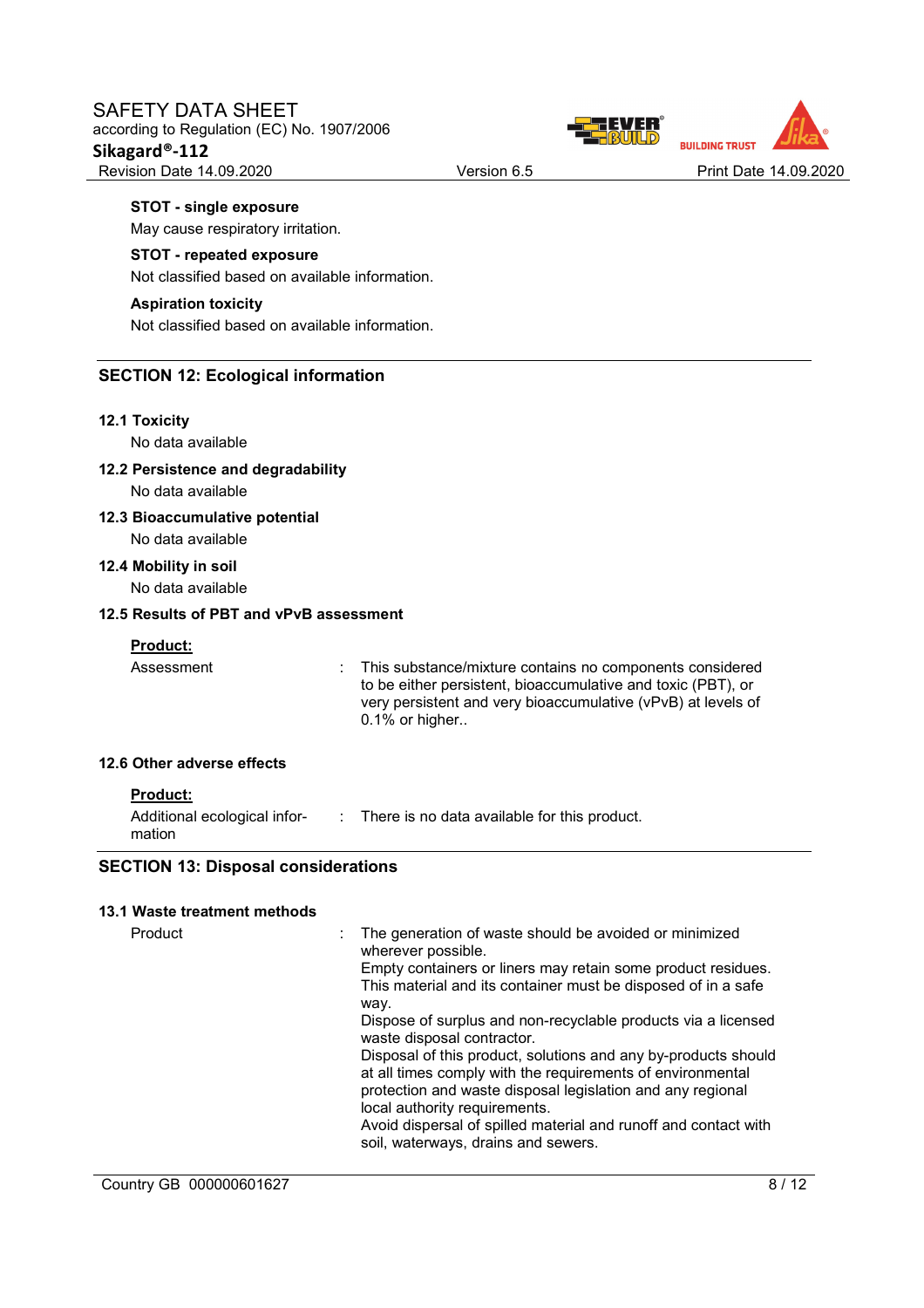| <b>SAFETY DATA SHEET</b><br>according to Regulation (EC) No. 1907/2006<br>Sikagard®-112 | 77 EVER                                                                                 | <b>BUILDING TRUST</b> |                       |
|-----------------------------------------------------------------------------------------|-----------------------------------------------------------------------------------------|-----------------------|-----------------------|
| Revision Date 14.09.2020                                                                | Version 6.5                                                                             |                       | Print Date 14,09,2020 |
| European Waste Catalogue                                                                | : 06 01 02* hydrochloric acid                                                           |                       |                       |
| Contaminated packaging                                                                  | : 15 01 10* packaging containing residues of or contaminated<br>by dangerous substances |                       |                       |

# **SECTION 14: Transport information**

| 14.1 UN number                                                                                                                        |                                   |                                       |
|---------------------------------------------------------------------------------------------------------------------------------------|-----------------------------------|---------------------------------------|
| <b>ADR</b>                                                                                                                            | ÷.                                | <b>UN 1789</b>                        |
| <b>IMDG</b>                                                                                                                           | ÷                                 | <b>UN 1789</b>                        |
| <b>IATA</b>                                                                                                                           | t.                                | <b>UN 1789</b>                        |
| 14.2 UN proper shipping name                                                                                                          |                                   |                                       |
| <b>ADR</b>                                                                                                                            | ÷                                 | <b>HYDROCHLORIC ACID</b>              |
| <b>IMDG</b>                                                                                                                           | t                                 | <b>HYDROCHLORIC ACID</b>              |
| <b>IATA</b>                                                                                                                           | ÷                                 | Hydrochloric acid                     |
| 14.3 Transport hazard class(es)                                                                                                       |                                   |                                       |
| <b>ADR</b>                                                                                                                            | t.                                | 8                                     |
| <b>IMDG</b>                                                                                                                           | ÷.                                | 8                                     |
| <b>IATA</b>                                                                                                                           |                                   | 8                                     |
| 14.4 Packing group                                                                                                                    |                                   |                                       |
| <b>ADR</b><br>Packing group<br><b>Classification Code</b><br><b>Hazard Identification Number</b><br>Labels<br>Tunnel restriction code |                                   | Ш<br>C <sub>1</sub><br>80<br>8<br>(E) |
| <b>IMDG</b><br>Packing group<br>Labels<br>EmS Code                                                                                    |                                   | Ш<br>8<br>F-A, S-B                    |
| <b>IATA (Cargo)</b><br>Packing instruction (cargo<br>aircraft)<br>Packing instruction (LQ)<br>Packing group<br>Labels                 | ÷.                                | 856<br>Y841<br>Ш<br>Corrosive         |
| IATA (Passenger)<br>Packing instruction (passen-<br>ger aircraft)<br>Packing instruction (LQ)<br>Packing group<br>Labels              | $\mathbb{Z}^{\mathbb{Z}}$ .<br>İ. | 852<br>Y841<br>Ш<br>Corrosive         |

## **14.5 Environmental hazards**

Country GB 000000601627 9/12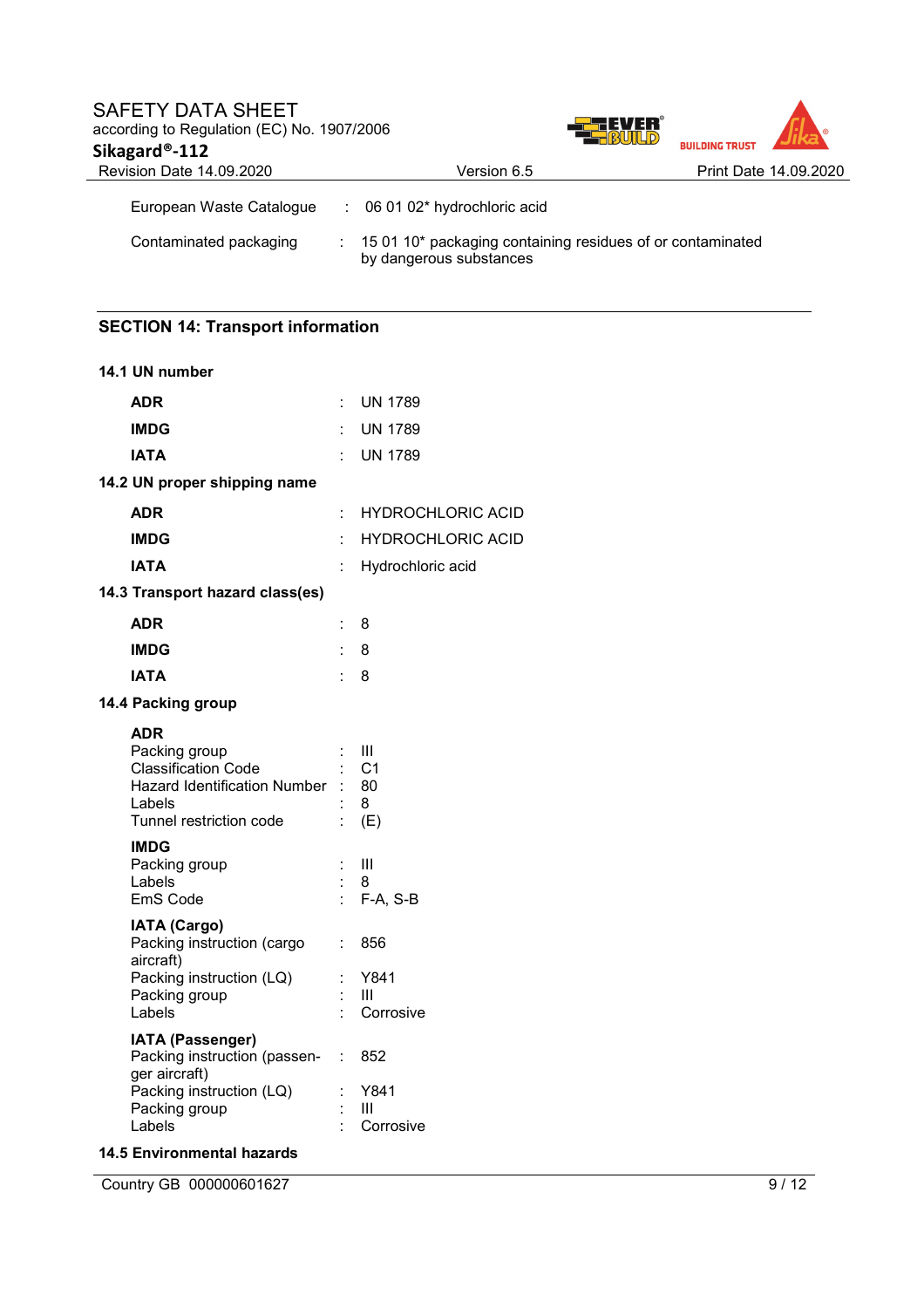### SAFETY DATA SHEET according to Regulation (EC) No. 1907/2006

# **Sikagard®-112**



### **ADR**

Environmentally hazardous : no **IMDG** Marine pollutant : no **IATA (Passenger)** Environmentally hazardous : no **IATA (Cargo)** Environmentally hazardous : no

#### **14.6 Special precautions for user**

The transport classification(s) provided herein are for informational purposes only, and solely based upon the properties of the unpackaged material as it is described within this Safety Data Sheet. Transportation classifications may vary by mode of transportation, package sizes, and variations in regional or country regulations.

#### **14.7 Transport in bulk according to Annex II of Marpol and the IBC Code**

Not applicable for product as supplied.

### **SECTION 15: Regulatory information**

### **15.1 Safety, health and environmental regulations/legislation specific for the substance or mixture**

| REACH - Restrictions on the manufacture, placing on<br>the market and use of certain dangerous substances,<br>preparations and articles (Annex XVII) |                                                                        |                                                                                                                                                                                                             | Conditions of restriction for the fol-<br>lowing entries should be considered:<br>Number on list 3   |  |
|------------------------------------------------------------------------------------------------------------------------------------------------------|------------------------------------------------------------------------|-------------------------------------------------------------------------------------------------------------------------------------------------------------------------------------------------------------|------------------------------------------------------------------------------------------------------|--|
| International Chemical Weapons Convention (CWC)<br>Schedules of Toxic Chemicals and Precursors                                                       |                                                                        |                                                                                                                                                                                                             | Not applicable<br>÷                                                                                  |  |
| REACH - Candidate List of Substances of Very High<br>Concern for Authorisation (Article 59).                                                         |                                                                        |                                                                                                                                                                                                             | None of the components are listed<br>$(=>0.1\%).$                                                    |  |
| (Annex XIV)                                                                                                                                          | REACH - List of substances subject to authorisation                    |                                                                                                                                                                                                             | Not applicable                                                                                       |  |
| plete the ozone layer                                                                                                                                | Regulation (EC) No 1005/2009 on substances that de-                    | ÷                                                                                                                                                                                                           | Not applicable                                                                                       |  |
| Regulation (EC) No 850/2004 on persistent organic pol-<br>lutants                                                                                    |                                                                        |                                                                                                                                                                                                             | Not applicable                                                                                       |  |
| Regulation (EC) No 649/2012 of the European Parlia-<br>ment and the Council concerning the export and import<br>of dangerous chemicals               |                                                                        |                                                                                                                                                                                                             | Not applicable<br>$\mathcal{L}_{\mathcal{A}}$                                                        |  |
| <b>REACH Information:</b>                                                                                                                            |                                                                        | All substances contained in our Products are<br>- registered by our upstream suppliers, and/or<br>- registered by us, and/or<br>- excluded from the regulation, and/or<br>- exempted from the registration. |                                                                                                      |  |
|                                                                                                                                                      | jor-accident hazards involving dangerous substances.<br>Not applicable |                                                                                                                                                                                                             | Seveso III: Directive 2012/18/EU of the European Parliament and of the Council on the control of ma- |  |
| Volatile organic compounds<br>÷<br>(VOCV)<br>no VOC duties                                                                                           |                                                                        |                                                                                                                                                                                                             | Law on the incentive tax for volatile organic compounds                                              |  |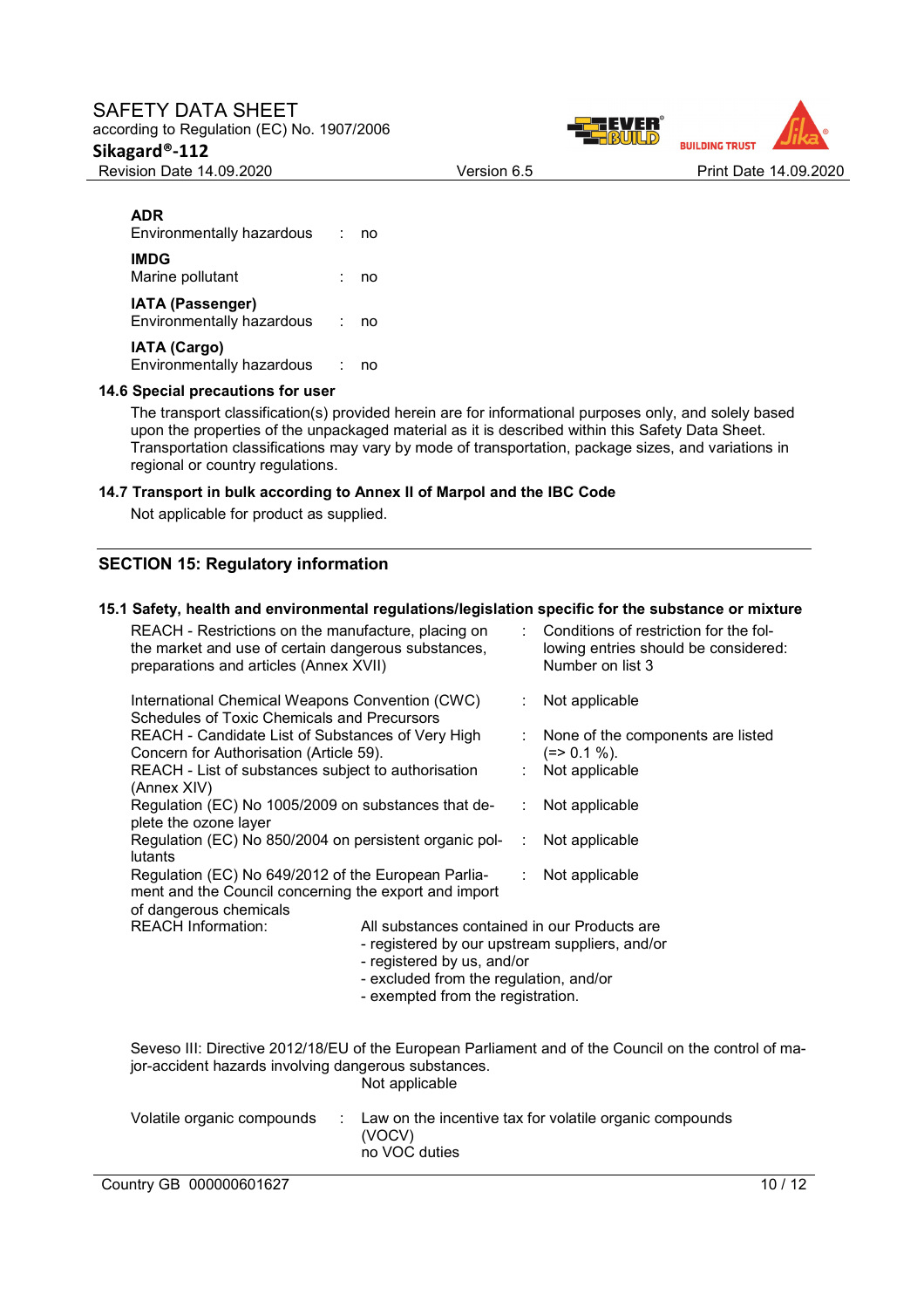

Directive 2010/75/EU of 24 November 2010 on industrial emissions (integrated pollution prevention and control) Not applicable

If other regulatory information applies that is not already provided elsewhere in the Safety Data Sheet, then it is described in this subsection.

Health, safety and environmental regulation/legislation specific for the substance or mixture:

: Environmental Protection Act 1990 & Subsidiary Regulations Health and Safety at Work Act 1974 & Subsidiary Regulations Control of Substances Hazardous to Health Regulations (COSHH) May be subject to the Control of Major Accident Hazards Regulations (COMAH), and amendments.

#### **15.2 Chemical safety assessment**

No Chemical Safety Assessment has been carried out for this mixture by the supplier.

## **SECTION 16: Other information**

| <b>Full text of H-Statements</b>        |                                                                |
|-----------------------------------------|----------------------------------------------------------------|
| H <sub>290</sub>                        | May be corrosive to metals.                                    |
| H314                                    | Causes severe skin burns and eye damage.                       |
| H <sub>335</sub>                        | May cause respiratory irritation.                              |
| <b>Full text of other abbreviations</b> |                                                                |
| Met. Corr.                              | Corrosive to metals                                            |
| Skin Corr.                              | Skin corrosion                                                 |
| STOT SE                                 | Specific target organ toxicity - single exposure               |
| 2000/39/EC                              | Europe. Commission Directive 2000/39/EC establishing a first   |
|                                         | list of indicative occupational exposure limit values          |
| GB EH40                                 | UK. EH40 WEL - Workplace Exposure Limits                       |
| 2000/39/EC / TWA                        | Limit Value - eight hours                                      |
| 2000/39/EC / STEL                       | Short term exposure limit                                      |
| GB EH40 / TWA                           | Long-term exposure limit (8-hour TWA reference period)         |
| GB EH40 / STEL                          | Short-term exposure limit (15-minute reference period)         |
| ADR.                                    | European Agreement concerning the International Carriage of    |
|                                         | Dangerous Goods by Road                                        |
| CAS                                     | <b>Chemical Abstracts Service</b>                              |
| <b>DNEL</b>                             | Derived no-effect level                                        |
| EC50                                    | Half maximal effective concentration                           |
| <b>GHS</b>                              | <b>Globally Harmonized System</b>                              |
| <b>IATA</b>                             | International Air Transport Association                        |
| <b>IMDG</b>                             | International Maritime Code for Dangerous Goods                |
| LD50                                    | Median lethal dosis (the amount of a material, given all at    |
|                                         | once, which causes the death of 50% (one half) of a group of   |
|                                         | test animals)                                                  |
| LC50                                    | Median lethal concentration (concentrations of the chemical in |
|                                         | air that kills 50% of the test animals during the observation  |
|                                         | period)                                                        |
| <b>MARPOL</b>                           | International Convention for the Prevention of Pollution from  |
|                                         | Ships, 1973 as modified by the Protocol of 1978                |
|                                         |                                                                |